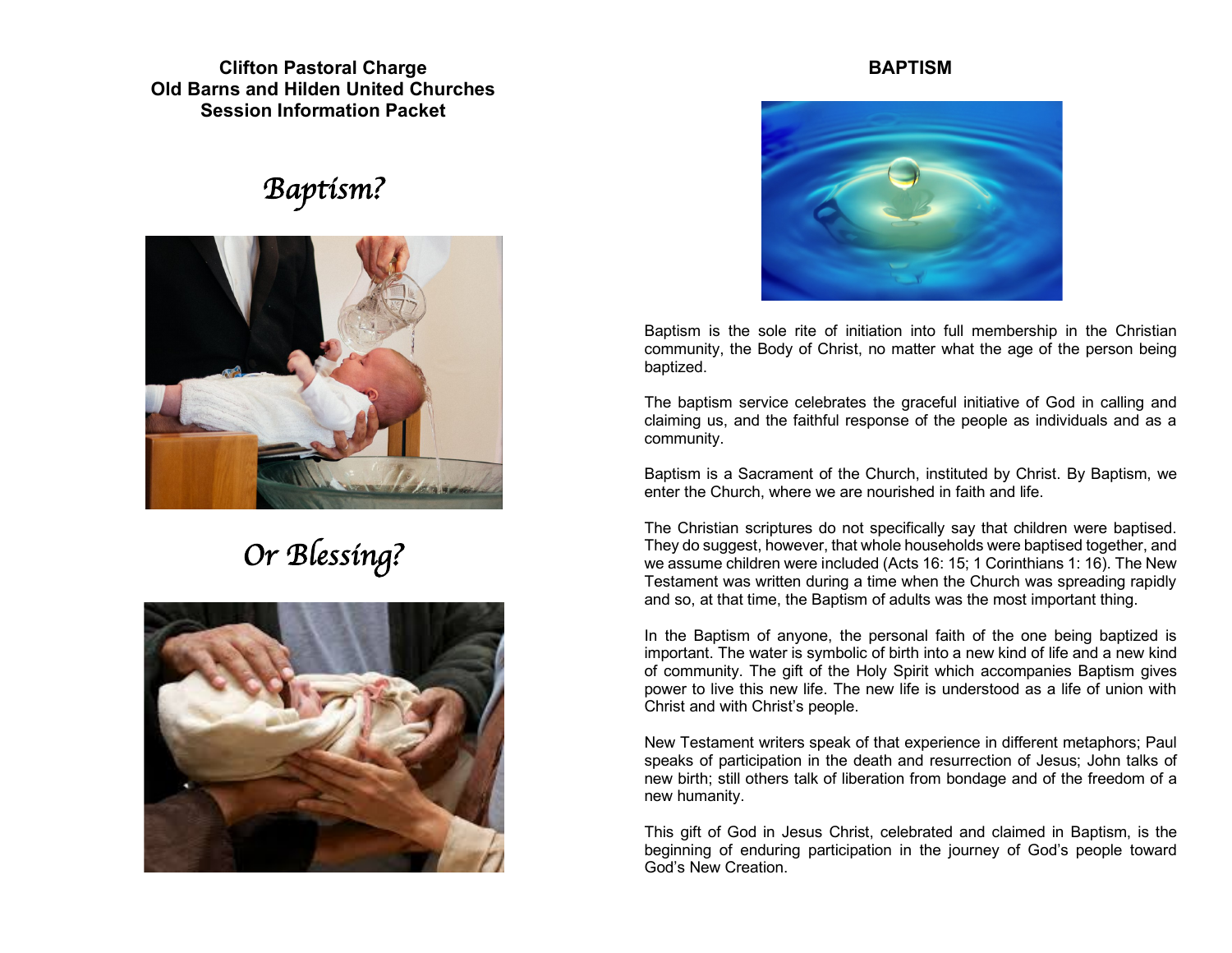#### **BLESSING**



*Mark 10: 13-16 ~ "People were bringing little children to him in order that he might touch them; and the disciples spoke sternly to them. But when Jesus saw this, he was indignant and said to them, "Let the little children come to me; do not stop them; for it is to such as these that the kingdom of God belongs. Truly I tell you, whoever does not receive the kingdom of God as a little child will never enter it." And he took them up in his arms, laid his hands on them, and blessed them."*

For families who are not, and do not wish to become, active members of either the Old Barns or Hilden United Church, the Sessions offer a Blessing for their child.

The purpose of a Blessing is to celebrate the birth of a child and confirm God's unconditional love and blessing for this child. While Baptism takes place during worship, Blessings can take place either during worship or in a more private setting.

The Blessing option preserves the integrity of the parents and the sacrament of Baptism, with all its vows and promises connected to membership.

#### **QUESTIONS and ANSWERS**

#### **Do I have to be a member of the Old Barns or Hilden United Church to have a child baptized?**

Yes, a requirement for having a child baptized is that at least one of the parents must be a member in good standing at the Old Barns United Church.

*The United Church of Canada Manual (2019) states:*

*A person becomes a full member through one of the following ways:*

- *a) adult baptism and profession of faith;*
- *b) confirmation, if the person was baptized as a child and has now reached the age of understanding;*
- *c) reaffirmation of Christian faith, if the person has already been baptized and made a profession of faith at an earlier time;*
- *d) through a certificate of transfer of membership in good standing from another congregation or church; or*
- *e) if the person cannot get a certificate of transfer of membership from another church, they may transfer their membership if the governing body is satisfied that they i) have been baptized;*
	- *ii) became full members of their church after they made a profession of Christian faith;*
	- *iii) are of good Christian character; and*
	- *iv) have valid reasons for transferring to the United Church.*

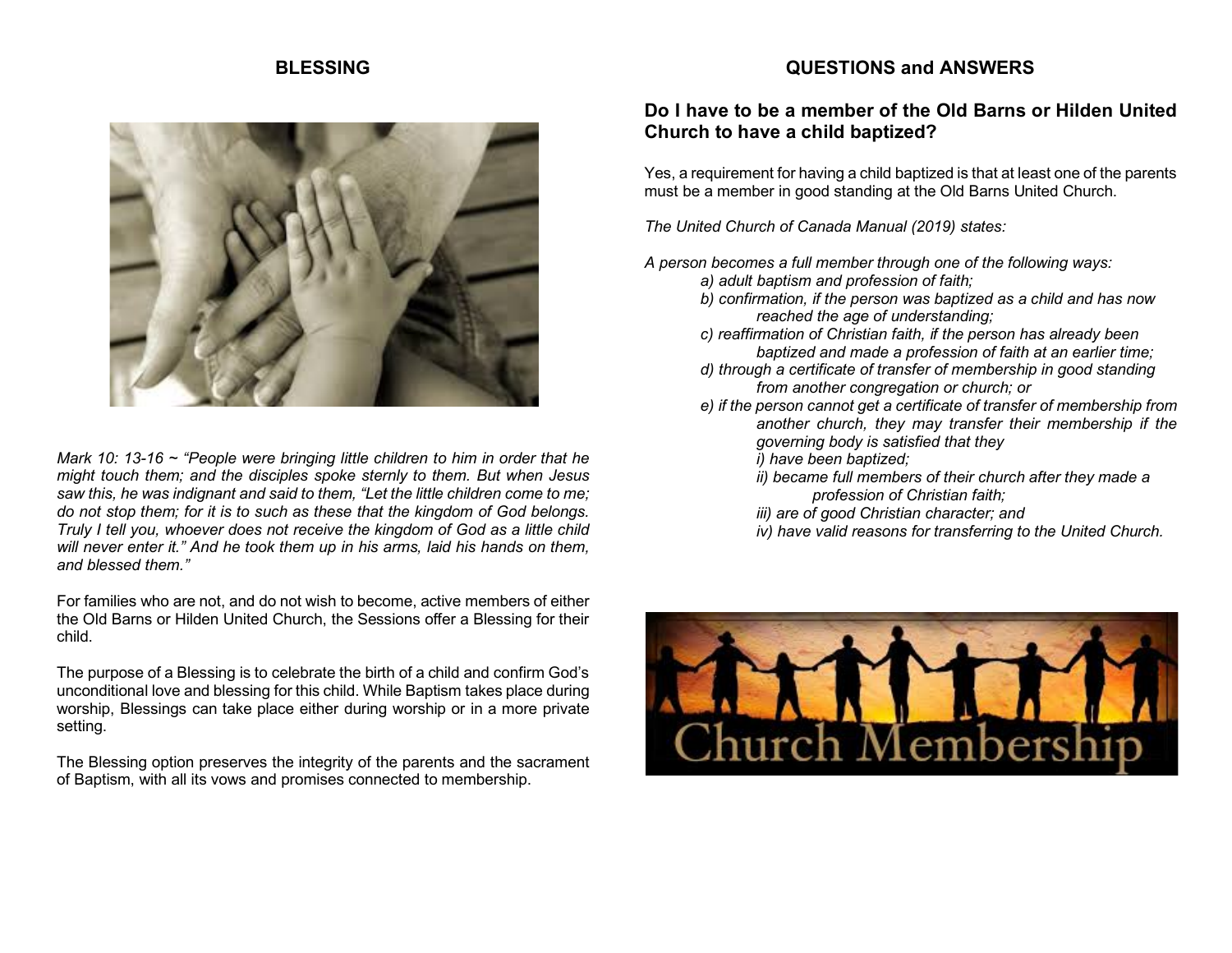#### **What does it mean to be a Member "In Good Standing" at the Old Barns or Hilden United Church?**

Baptism is about Church Membership. Membership is a core identity and is a journey of discipleship. Like the disciples in the Gospels themselves, none of us are perfect or ideal. We are all at different places of understanding, maturity and commitment.

Regardless of where we find ourselves on our faith journey, a member "in good standing" seeks to:

- Have a basic belief in God or the Divine and that Jesus of Nazareth plays a central role in their faith journey
- Actively seek, as they are able, to deepen their faith through personal and collective study; through prayer and reading scripture; through pursuing answers to questions and obstacles to faith
- Attend Sunday worship as often as they are able and help build up the community of faith
- Discern their talents and gifts and answer their "call"; do their part in the mission and ministry of God, in Christ
- Support the mission and ministry of the church with their time, talents, and treasure as they are able.

#### **Do you have private Baptismal/Blessing services?**

Because Baptism is the Sacrament by which a person becomes part of the Christian community, it is to be celebrated at the regular Sunday service, with the congregation present.

Blessings can take place either during worship or in a more private setting.

#### **Is there a fee for having a child Baptized or Blessed?**

No. Sometimes families may want to donate to the church on this special occasion.

#### **What if I live away from the Old Barns or Hilden United Church but want to have my child Baptized or Blessed at the church because it is my "Family Church"?**

We would be happy to baptize your child on behalf of the congregation where you presently are a member. Blessings can be done for anyone regardless of where they reside.

### **What about Godparents for Baptisms?**

Godparents are welcome. If you have Godparents, we would be happy to incorporate them into the service. In the United Church, we believe that the congregation normally assumes that role.



#### **What should we do now?**

Once you have thoroughly read this material, take time to think and talk about your own relationship with the church.

Decide whether you and your child are ready for membership and discipleship in the church. If you are ready to make this commitment, apply for Baptism.

However, if you are not ready for this step at this time, the Blessing of your Child should be what is requested.

If you desire to continue with the Baptism/Blessing, fill out the attached form, sign it, contact the minister to book an appointment by calling 902-895-2914 or emailing phillip.kennedy@cliftonpastoralcharge.ca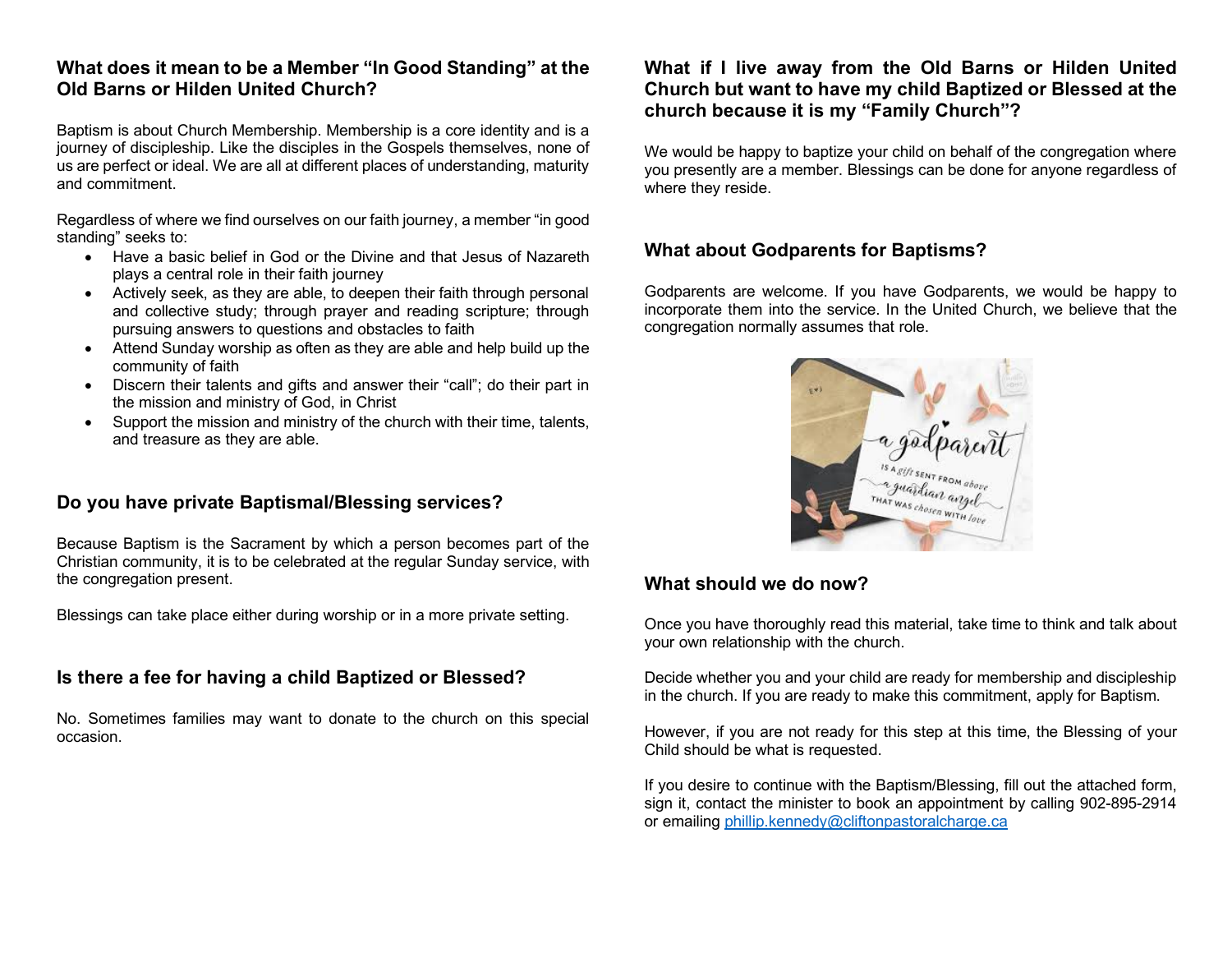#### **SHOULD I CHOOSE BAPTISM OR BLESSING FOR MY CHILD – FAQ?**

#### à **I want to give thanks to God for my child's birth.**

Blessing your child is a great way to give thanks for their birth. This is done as part of a Baptism or a Blessing.

Baptism is about much more than this, however. It is about membership in the church.

#### à **I want my child to go to Sunday School.**

Neither Baptism nor Blessing is a condition for attending Sunday School. No child is ever turned away.

#### à **I want to protect my child from going to Hell if they should die.**

In the United Church of Canada, we do NOT believe that God would condemn children to hell because they are not baptized. Baptism is about church membership and choosing to raise your child in the Christian faith

#### à **I want my child to be married in this church.**

Whether or not your child eventually wishes to marry as a Christian will be their own decision when the time comes. We do not require baptismal certificates for marriage.

#### à **I want to save my child the embarrassment of being baptized when they are older.**

The United Church baptizes people of all ages. Adult baptism is not only the original form of Christian Baptism, it is a profoundly significant experience for those who decide on their own to be members of the church.

#### à **I want to give my child a Christian name at the baptism.**

In other faith traditions, this is called a Christening, and is not a part of our United Church.

#### à **I want my child baptized because it is a tradition of our family.**

The tradition of baptism without commitment to Christ and the Church is a total misunderstanding of Baptism. Perhaps a Blessing would be a better option for your family.

## **BAPTISM – VOWS and LITURGY**

#### **Statement of Purpose**

The Sacrament of Baptism is the one right of initiation into membership in the Christian Church. We are united with Christ, united with one another and the Christian community of every time and place. We are called as disciples of Christ to Christ's ministry of love, peace, and justice, and strengthened by the Holy Spirit for the work of the church in the world. During this sacrament, we all recommit ourselves to this calling.

#### **Promises of Parents**

Will you accept the responsibility of acting and speaking on your child's behalf? Will you endeavor to show your child the Christian life and to grow with your child in faith?

"I will, God being my helper."

Will you join with this community of faith to celebrate God's presence, live with respect in creation, and love and serve others?

"I will, God being my helper."

#### **Promises of Godparents** *(if needed)*

Will you grow in faith with this child, trusting that, "you are not alone, and that you live in God's world"?

I will, God being my helper.

#### **Profession of Faith**

Do you believe in God and in God's unconditional love as revealed in Jesus Christ?

"Yes, I do!"

Will you seek justice and resist evil? "I will, by the grace of God."

Will you follow Jesus in both your words and deeds? "Yes, with God being my helper."

#### **Congregational Commitment**

By the grace of God, will you, the members of the Old Barns or Hilden United Church, commit to support and nurture *(insert names)*, within a community which worships God, resists evil and seeks justice?

"We will, God being our helper"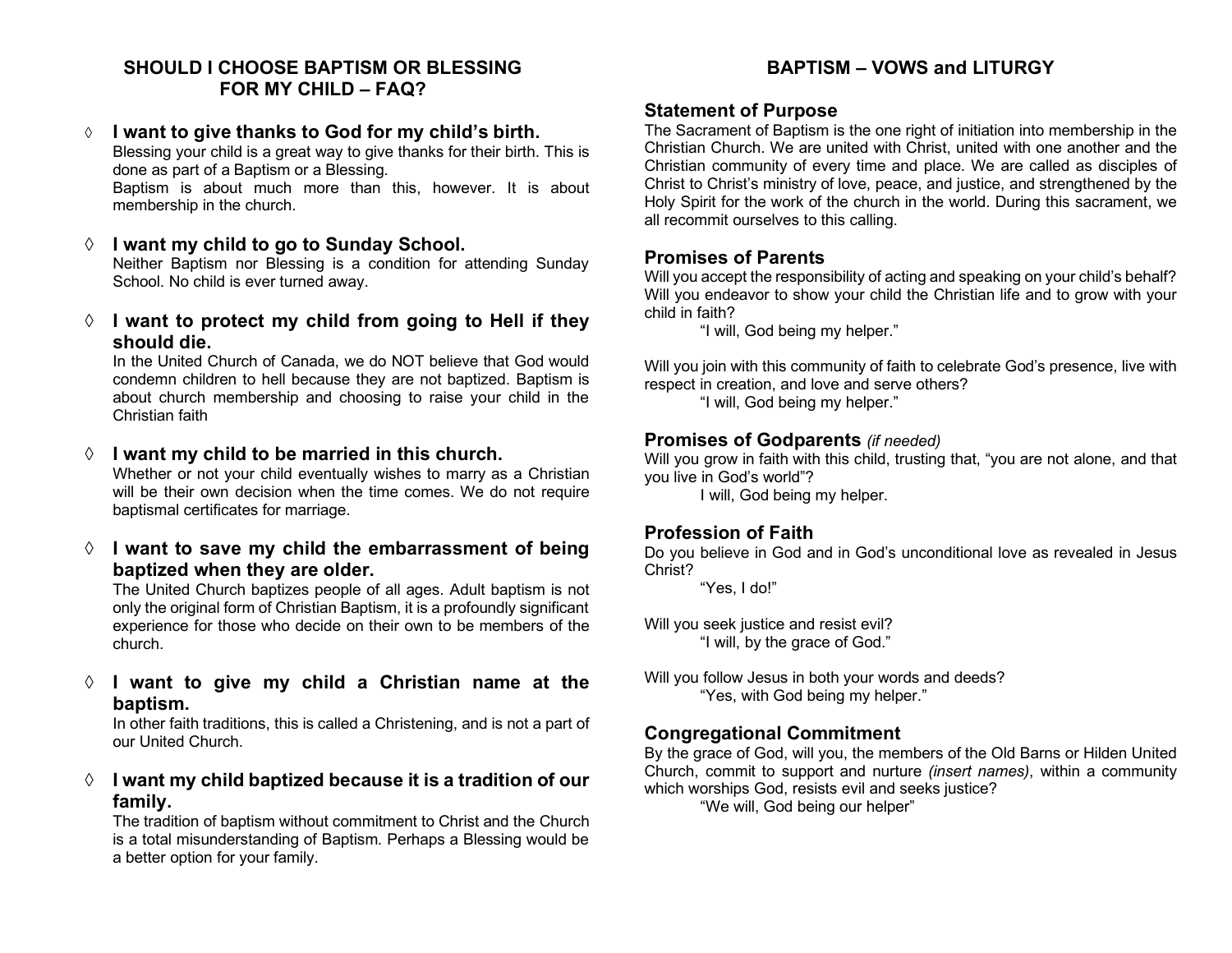#### **Prayer of Thanksgiving and the Pouring of Water**

Gracious and Holy God, we bless you for the gift of life, and, within it, the gift of water. Over its unshaped promise your Spirit hovered at creation. By water, comes the growth of the earth. Through water, you led the children of Israel to freedom. In the waters of the Jordan your child Jesus was baptized. Now may your Spirit be upon us and what we do. May this water be a sign of new life in Christ for all, in whose name we pray. Amen.

#### **The Act of Baptism**

What is name of your child? *(Insert name)*, I baptize you, in the name of the Father, and of the Son, and of the Holy Spirit. Amen.

#### **Marking with the Sign of the Cross with Water**

*(Insert name)*, with the sign of the cross, you are marked as Christ's forever. Amen.

#### **Blessing**

*(Insert name),* may the Holy Spirit guide and strengthen you today and always. Amen

#### **Presentation of Symbol** *(Old Barns)*

*(Insert name)*, receive this book, with stories from our Holy Scriptures, and hear what the Spirit is saying to you and to the church. Amen

#### **Congregational Welcome and Walkabout**



### **BLESSING – LITURGY**

Jesus gathered children to him and blessed them.

*Mark 10: 13-16 ~ "People were bringing little children to him in order that he might touch them; and the disciples spoke sternly to them. But when Jesus saw this, he was indignant and said to them, "Let the little children come to me; do not stop them; for it is to such as these that the kingdom of God belongs. Truly I tell you, whoever does not receive the kingdom of God as a little child will never enter it." And he took them up in his arms, laid his hands on them, and blessed them."*

Throughout the Bible, children are loved and called by God. Children are a blessing to our present world and represent hope for the future. By bringing children into a broken world, parents live out an extraordinary faith and hope in God. As we bless this child, we remember that God's grace arrives before anything we do, think or imagine. Today we recognize within this community of faith what God has already done because, since their birth, God's love and grace has poured out upon this child.

#### **Presentation of the Child**

What is the name of this child?

#### **Laying on of Hands**

*People are invited to lay their hand on the child as the following blessing is said: (Insert name),* you are blessed by God. May God's joy always be in your heart. May God's love surround your living. May you love kindness, seek justice and walk humbly with God. May God's presence strengthen you day and night.

#### **Marking with the Sign of the Cross with Oil**

(Insert name), with the sign of the cross, you are blessed. Amen.

#### **Prayer**

Eternal God, enfold *(insert name)* and his/her family with your grace. May their home be a place of your presence, your peace, your love, your forgiveness and your freedom. Amen

#### **Bible Book** *(Old Barns)*

*(Insert name),* receive this book with stories from our Holy Scripture. May it remind you that you are never alone. You are always embraced by God and the Old Barns church community. Amen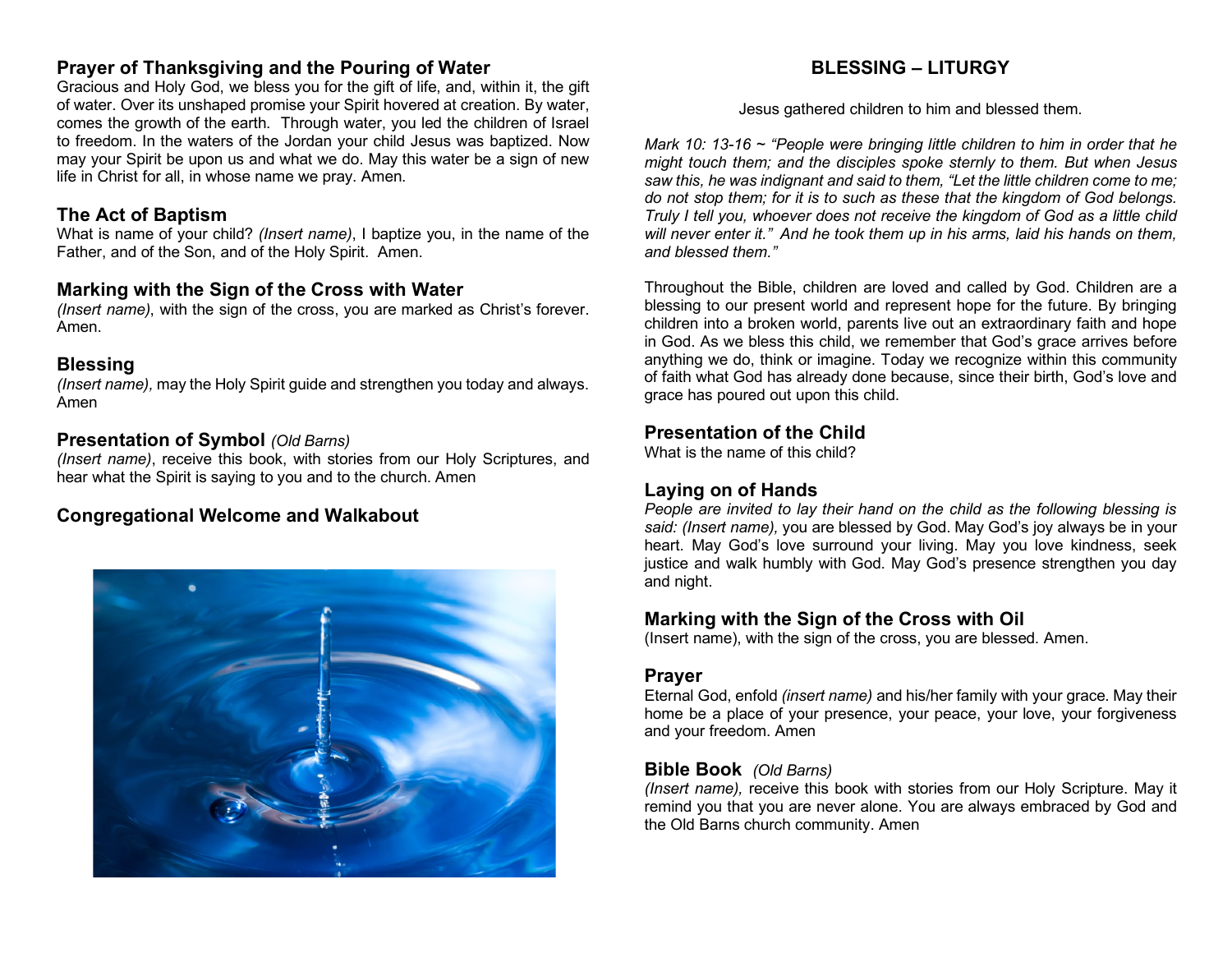#### **APPENDIX A**

**Baptism**, whatever the age of the person being baptized, is the sole rite of initiation into full membership in the Christian community, the Body of Christ. Baptism is a Sacrament of the Church, instituted by Christ. By Baptism we enter the Church, where we are nourished in faith and life.

Old Barns and Hilden United Churches, as faith communities within the United Church of Canada, are under the authority of the policy of the United Church of Canada (UCC).

#### *The UCC Manual (2019) states:*

- *B.3.2.1 Baptism of Children* 
	- *Children may be baptized*
	- *a) with the advance approval of the governing body or a chaplain in the Canadian Armed Forces; and*
	- *b) if one or both of their parents are full members in good standing. The governing body may make exceptions to these requirements.*
- *B.3.2.2 Emergency Baptism* 
	- *In an emergency where there is no time to get advance approval of a baptism, the person who baptizes must inform the governing body at its next meeting, and ask the governing body to confirm the decision to baptize.*
- *B.3.3 Full Members of the Congregation*

#### *B.3.3.1 Approval*

*A person becomes a full member of the congregation with the approval of* 

*a) the governing body;* 

*b) the congregation, if the congregation decides to take on this responsibility; or* 

*c) a chaplain in the Canadian Armed Forces and two full members of the United Church, if the person is under the chaplain's pastoral care.*

*B.3.3.2 Readiness In order to become a full member, a person must have enough knowledge about the Christian faith and the United Church to make their commitment with understanding.* 

*B.3.3.3 Process* 

*A person becomes a full member through one of the following ways: a) adult baptism and profession of faith;* 

*b) confirmation, if the person was baptized as a child and has now reached the age of understanding;* 

*c) reaffirmation of Christian faith, if the person has already been baptized and made a profession of faith at an earlier time;* 

*d) through a certificate of transfer of membership in good standing from another congregation or church; or* 

*e) if the person cannot get a certificate of transfer of membership from another church, they may transfer their membership if the governing body is satisfied that they* 

*i) have been baptized;* 

*ii) became full members of their church after they made a profession of Christian faith;* 

*iii) are of good Christian character; and* 

- *iv) have valid reasons for transferring to the United Church.* 
	- *Certificates of Transfer: If a certificate of transfer of membership is presented (see paragraph (d) above) that is more than one year old, the governing body must check that the person is still in good standing with their congregation. If the certificate is more than three years old, the governing body must be satisfied with the person's explanation for the time lapse.*

**"Full Members"** are confirmed members of the Old Barns or Hilden United Church.

**"In Good Standing"** means that at least one parent currently participates in the life and work of the Old Barns or Hilden United Church.

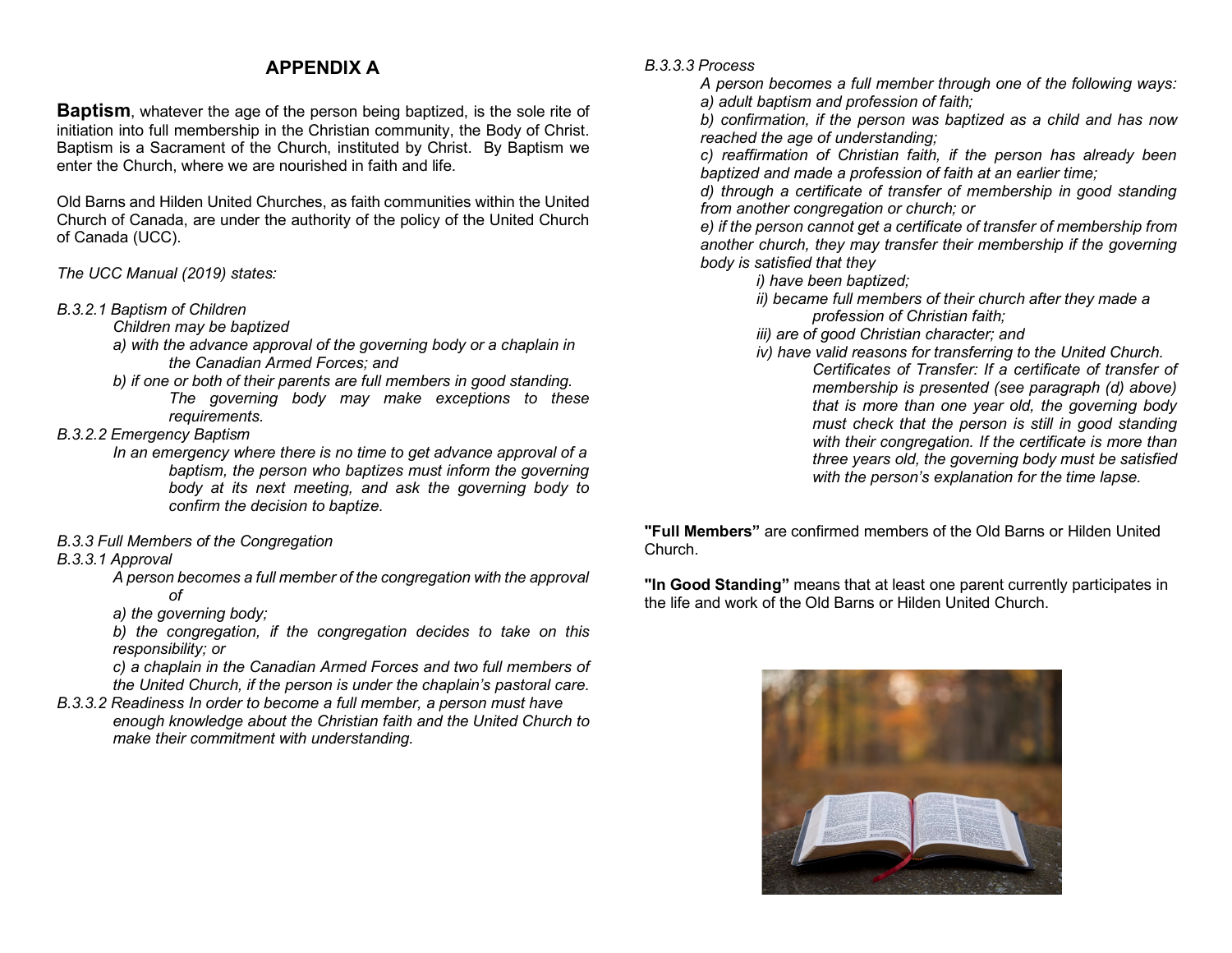#### **Blessing**

For families who do not meet the requirements for the Baptism of their child, the Clifton Pastoral Charge provides the following options:

- a) in consultation with the ministry team, the parent(s) works to meet the requirements necessary by becoming a confirmed member of the Old Barns or Hilden United Church themselves,
- b) their child receives a Blessing instead of Baptism.

Blessings are an option for families who have no desire to become members of the church at this point. The purpose of a Blessing is to celebrate the birth of a child and confirm God's unconditional love and blessing for this child. While Baptism take place during worship, Blessings can take place either during worship or in a more private setting.

This option preserves the integrity of the parents and the sacrament of Baptism (with all its vows and promises connected to membership).

The Blessing liturgy includes the laying on of hands and prayers as well as making the sign of the cross on the forehead of the child with oil.

In Old Barns, the child is presented with a gift to remember this Blessing and to remind them they are embraced by God and Old Barns. The parents are given information about the Old Barns United Church and are invited to get to know us better.



#### **Baptism and Blessing Policy of the Clifton Pastoral Charge**

Adopted by the Sessions of Old Barns United Church on April 16, 2021 and Hilden United Church on July 15, 2021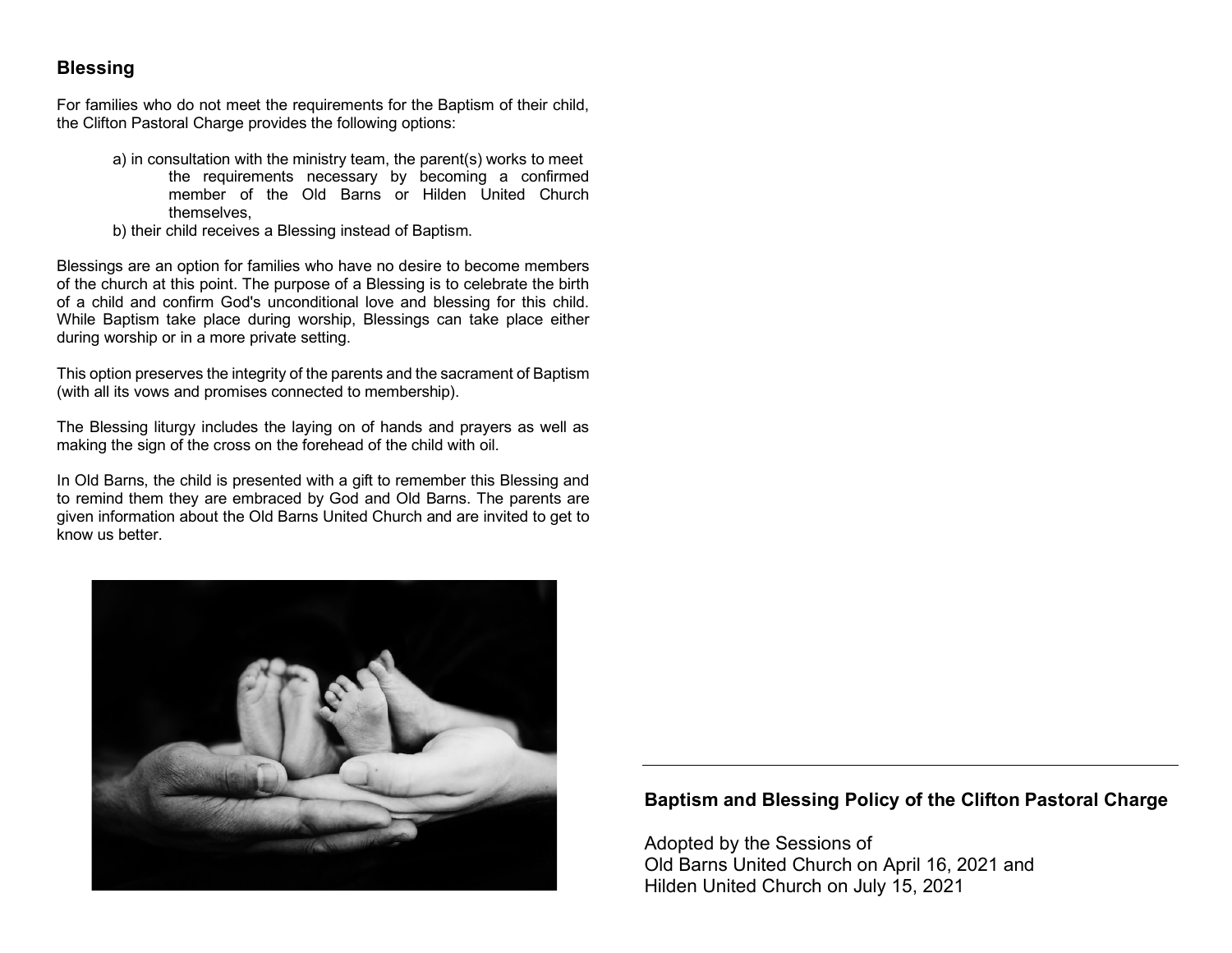## **Application for Baptism/Blessing Clifton Pastoral Charge**

Old Barns and Hilden United Churches

### 2603 Highway 236, Old Barns, Nova Scotia, B6L 1K1 phillip.kennedy@cliftonpastoralcharge.ca 902-895-2914

| Seeking:                                              | <b>Baptism or Blessing</b> | Date of                |                  |  |
|-------------------------------------------------------|----------------------------|------------------------|------------------|--|
|                                                       | (pick one)                 | <b>Application:</b>    |                  |  |
| <b>ABOUT THE CHILD (please PRINT)</b>                 |                            |                        |                  |  |
| <b>SURNAME:</b>                                       |                            | <b>ALL GIVEN</b>       |                  |  |
|                                                       |                            | <b>NAMES:</b>          |                  |  |
| <b>BIRTH DATE:</b>                                    |                            | <b>PLACE OF BIRTH:</b> |                  |  |
| <b>GENDER:</b>                                        |                            | <b>PERMISSION TO</b>   | <b>YES OR NO</b> |  |
|                                                       |                            | <b>PRINT NAME IN</b>   |                  |  |
|                                                       |                            | <b>BULLETIN:</b>       |                  |  |
| <b>HOME MAILING</b>                                   |                            |                        |                  |  |
| <b>ADDRESS:</b>                                       |                            |                        |                  |  |
|                                                       |                            |                        |                  |  |
| <b>ABOUT THE PARENT(S)/GAURDIAN(S)</b> (please PRINT) |                            |                        |                  |  |
| <b>PARENT ONE'S</b>                                   |                            |                        |                  |  |
| <b>FULL NAME:</b>                                     |                            |                        |                  |  |
| <b>HAS PARENT ONE BEEN</b>                            | Baptized: Yes or No        | Confirmed: Yes or No   |                  |  |
| <b>BAPTIZED/CONFIRMED</b>                             | If so, where:              | If so, where:          |                  |  |
| <b>PARENT ONE'S</b>                                   |                            |                        |                  |  |
| <b>TELEPHONE #s</b>                                   |                            |                        |                  |  |
| <b>PARENT ONE'S E-MAIL</b>                            |                            |                        |                  |  |
|                                                       |                            |                        |                  |  |
| <b>PARENT TWO'S</b>                                   |                            |                        |                  |  |
| <b>FULL NAME:</b>                                     |                            |                        |                  |  |
| <b>HAS PARENT TWO BEEN</b>                            | Baptized: Yes or No        | Confirmed: Yes or No   |                  |  |
| <b>BAPTIZED/CONFIRMED</b>                             | If so, where:              | If so, where:          |                  |  |
| <b>PARENT TWO'S</b>                                   |                            |                        |                  |  |
| <b>TELEPHONE #s</b>                                   |                            |                        |                  |  |
| <b>PARENT TWO'S E-MAIL</b>                            |                            |                        |                  |  |
|                                                       |                            |                        |                  |  |